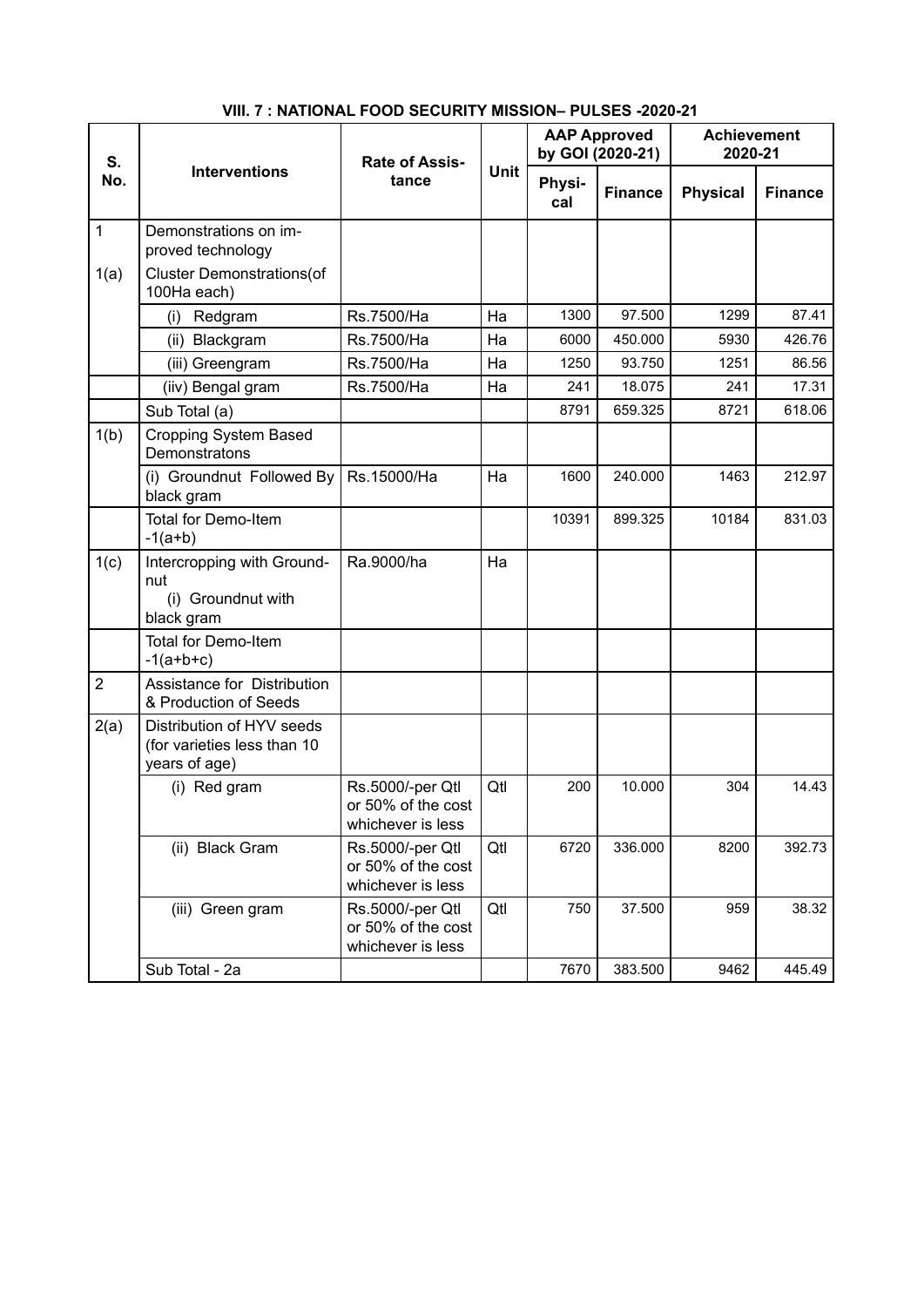| S.<br>No. | <b>Interventions</b>                                                      | <b>Rate of Assis-</b><br>tance                              | Unit | <b>AAP Approved</b><br>by GOI (2020-21) |                | <b>Achievement</b><br>2020-21 |                |
|-----------|---------------------------------------------------------------------------|-------------------------------------------------------------|------|-----------------------------------------|----------------|-------------------------------|----------------|
|           |                                                                           |                                                             |      | Physi-<br>cal                           | <b>Finance</b> | <b>Physical</b>               | <b>Finance</b> |
| 2(b)      | Distribution of HYV seeds<br>(for varieties more than 10<br>years of age) |                                                             |      |                                         |                |                               |                |
|           | (i) Red gram                                                              | Rs.2500/-per Qtl<br>or 50% of the cost<br>whichever is less | Qtl  | 300                                     | 7.500          | 258                           | 4.97           |
|           | (ii) Black gram                                                           | Rs.2500/-per Qtl<br>or 50% of the cost<br>whichever is less | Qtl  | 1200                                    | 30.000         | 719                           | 17.89          |
|           | (iii) Green gram                                                          | Rs.2500/-per Qtl<br>or 50% of the cost<br>whichever is less | Qtl  | 500                                     | 12.500         | 351                           | 8.75           |
|           | (iv) (Cowpea/Horsegram/<br>Bengal gram)                                   | Rs.2500/-per Qtl<br>or 50% of the cost<br>whichever is less | Qtl  | 650                                     | 16.250         | 530                           | 12.59          |
|           | Sub Total - 2b                                                            |                                                             |      | 2650                                    | 66.250         | 1859                          | 44.21          |
|           | Sub Total for Distribution<br>$(2a + 2b)$                                 |                                                             |      | 10320                                   | 449.750        | 11321                         | 489.71         |
| 2(c)      | production of seeds (for<br>varieties less than 10 years<br>of age)       |                                                             |      |                                         |                |                               |                |
|           | (i) Red gram                                                              | Rs.2500/-per Qtl<br>or 50% of the cost<br>whichever is less | Qtl  | 550                                     | 13.750         | 559                           | 13.74          |
|           | (ii) Black Gram                                                           | Rs.2500/-per Qtl<br>or 50% of the cost<br>whichever is less | Qtl  | 15700                                   | 392.500        | 14175                         | 351.70         |
|           | (iii) Green gram                                                          | Rs.2500/-per Qtl<br>or 50% of the cost<br>whichever is less | Qtl  | 1750                                    | 43.750         | 1708                          | 42.68          |
|           | Sub Total - 2c                                                            |                                                             |      | 18000                                   | 450.000        | 16442                         | 408.13         |
|           | <b>Total for Seeds-Item</b><br>$(2a + 2b + 2c)$                           |                                                             |      | 28320                                   | 899.750        | 27762                         | 897.84         |
| 3         | Plant & Soil Protection<br>Management                                     |                                                             |      |                                         |                |                               |                |
| 3(a)      | Soil Management                                                           |                                                             |      |                                         |                |                               |                |
|           | (i) Micro Nutrients                                                       | Rs.500/Ha or<br>50 % of the cost<br>whichever is less       | Ha   | 13000                                   | 65.000         | 14272                         | 49.96          |
|           | (ii) Bio fertilizers                                                      | Rs.300/ Ha or<br>50 % of the cost<br>whichever is less      | Ha.  | 92750                                   | 278.250        | 114713                        | 249.61         |
|           | (iii) Gypsum                                                              | Rs.750/ Ha or<br>50 % of the cost<br>whichever is less      | Ha   | 4000                                    | 30.000         | 1939                          | 11.55          |
|           | Sub Total - 3a                                                            |                                                             |      |                                         | 373.250        | 130924                        | 311.13         |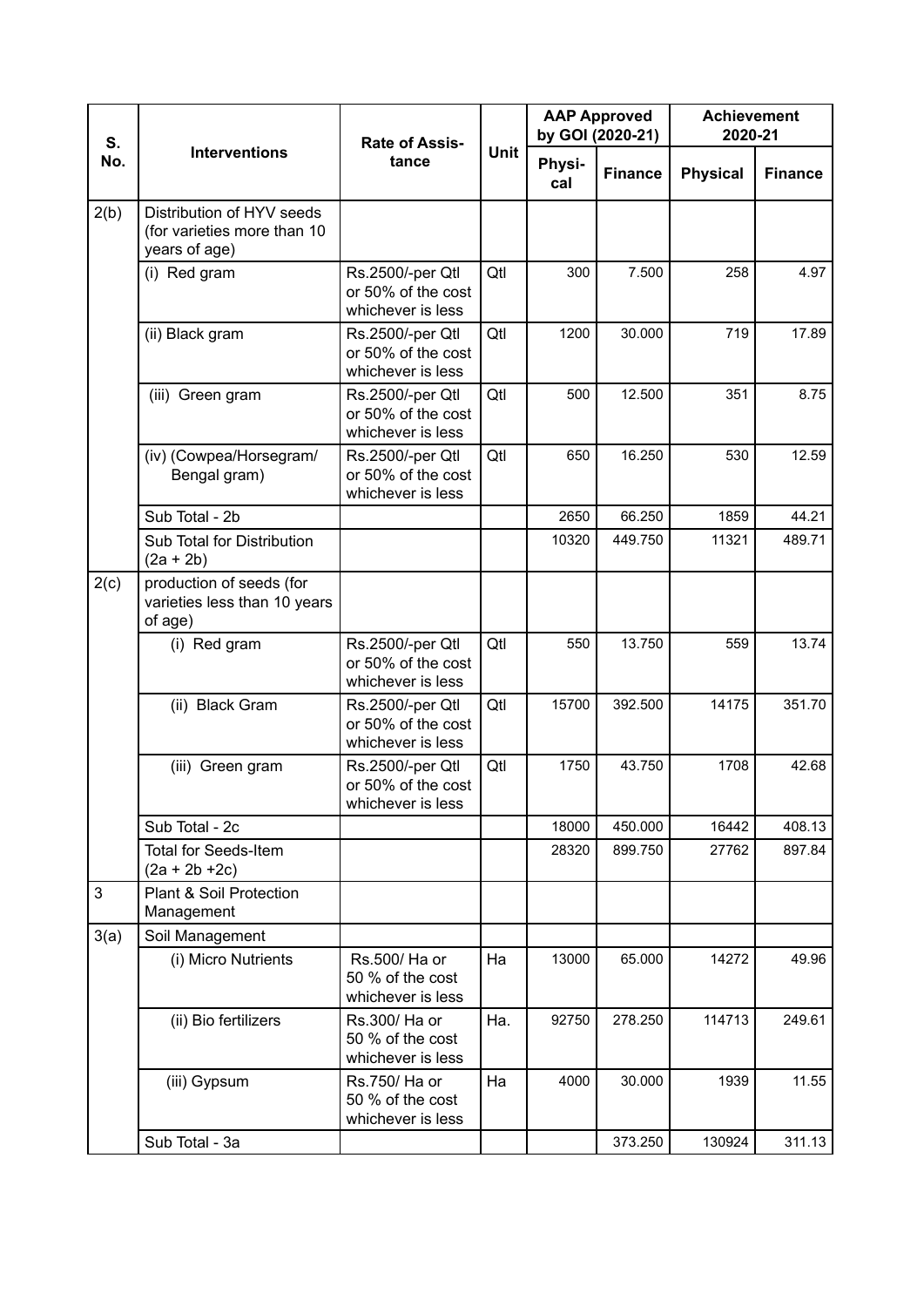| S.<br>No. | <b>Interventions</b>                                                                                                                              | <b>Rate of Assis-</b><br>tance                                                                                                 | Unit        | <b>AAP Approved</b><br>by GOI (2020-21) |                | <b>Achievement</b><br>2020-21 |                |
|-----------|---------------------------------------------------------------------------------------------------------------------------------------------------|--------------------------------------------------------------------------------------------------------------------------------|-------------|-----------------------------------------|----------------|-------------------------------|----------------|
|           |                                                                                                                                                   |                                                                                                                                |             | Physi-<br>cal                           | <b>Finance</b> | <b>Physical</b>               | <b>Finance</b> |
| 3(b)      | Plant Protection Manage-<br>ment (IPM)                                                                                                            |                                                                                                                                |             |                                         |                |                               |                |
|           | (i) Distribution of PP<br>chemicals                                                                                                               | Rs.500/ Ha or<br>50 % of the cost<br>whichever is less                                                                         | Ha          | 15199                                   | 75.995         | 10128                         | 48.45          |
|           | Total for INM & IPM-Item -<br>$(3a + 3b)$                                                                                                         |                                                                                                                                |             |                                         | 449.245        | 10128                         | 48.45          |
| 4         | <b>Flexi Components</b>                                                                                                                           |                                                                                                                                |             |                                         |                |                               |                |
| 4 (a)     | Farm Implements & Equip-<br>ments                                                                                                                 |                                                                                                                                |             |                                         |                |                               |                |
|           | i) Distribution of Rotavator<br>for other farmers (Tractor<br>driven above 35 HP)                                                                 | Rs.34000/- per No<br>or 40% of the cost<br>whichever is less                                                                   | <b>Nos</b>  | 993                                     | 337.620        | 968                           | 328.82         |
|           | (ii) Distribution of Rotavator<br>for SC, ST, Small, Marginal<br>and women farmers (Trac-<br>tor driven above 35 HP)                              | Rs.42000/- per<br>No or 50% of the<br>cost whichever is<br>less                                                                | <b>Nos</b>  | 250                                     | 105.000        | 250                           | 104.99         |
|           | (iii) Distribution of Battery<br>operated Power Sprayer<br>for other farmers (above<br>12-16 litres)                                              | Rs.3000/No<br>or40% of the cost<br>whichever is less                                                                           | <b>Nos</b>  | 600                                     | 18.000         | 563                           | 15.71          |
|           | (iv) Distribution of Battery<br>operated Power Sprayer<br>for SC, ST, Small, Marginal<br>and women farmers (above<br>12-16 litres)                | Rs.3800/No or<br>50% of the cost<br>whichever is less                                                                          | <b>Nos</b>  | 150                                     | 5.700          | 141                           | 5.23           |
|           | Sub Total Farm Implements<br>-4a (i+ii+iii+iv)                                                                                                    |                                                                                                                                | <b>Nos</b>  |                                         | 466.320        | 1922                          | 454.77         |
| 4(b)      | Efficient water application<br>Tools                                                                                                              |                                                                                                                                |             |                                         |                |                               |                |
|           | Pipes carrying water from<br>source to field                                                                                                      | 50 % of the cost<br>limited to Rs.35/M<br>for PVC pipes,<br>with a maximum<br>limit of Rs.15000<br>per farmer/benefi-<br>ciary | <b>Mtrs</b> | 420000                                  | 147.000        | 298714                        | 103.58         |
| 4 (c)     | Cropping system based<br>training (Four sessions<br>i.e one before Kharif and<br>rabi season and one in<br>each during kharif and rabi<br>season) | Rs.3500/session<br>and Rs.14000/<br>Training (Nos)                                                                             | <b>Nos</b>  | 225                                     | 31.500         | 220                           | 30.80          |